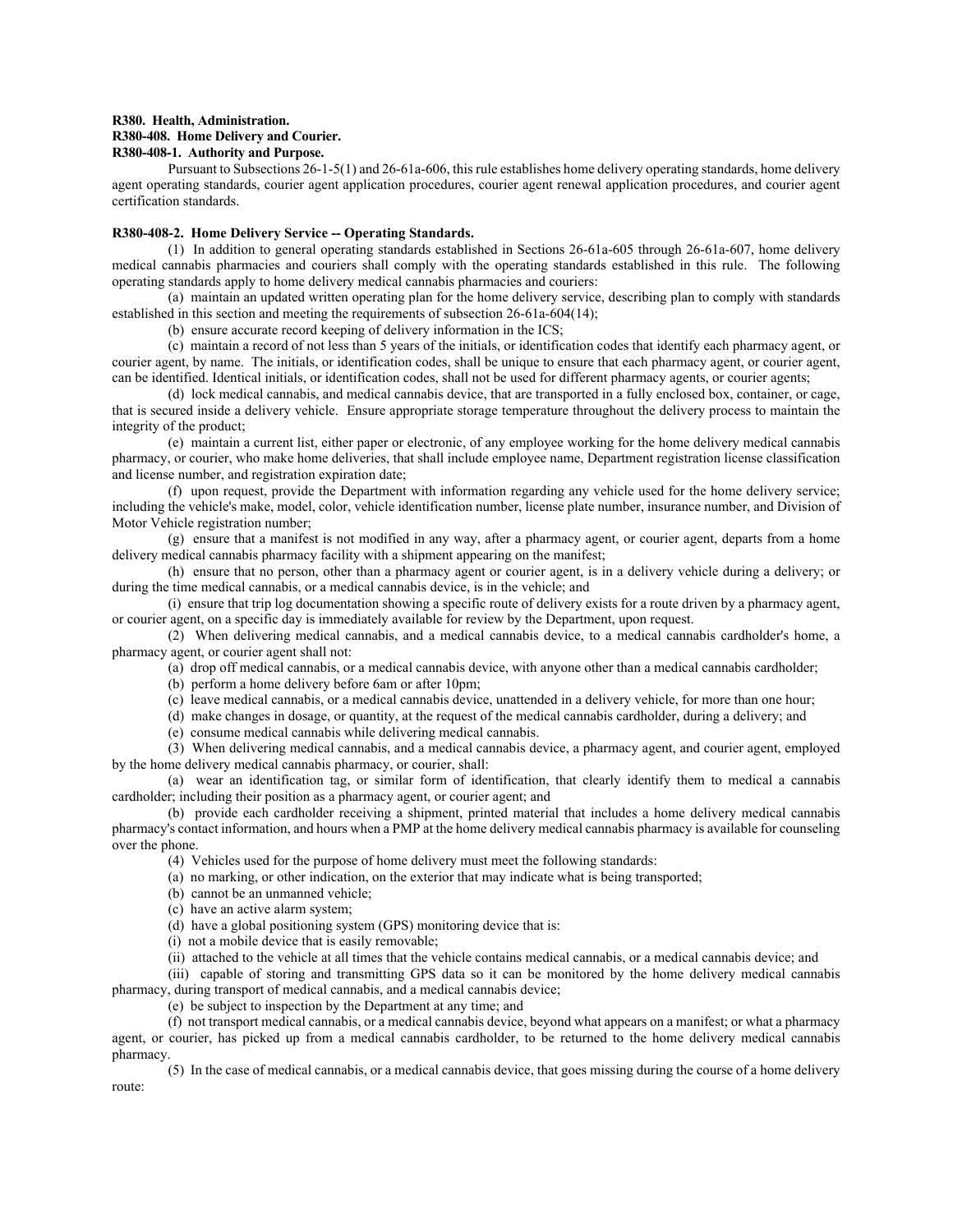(a) the pharmacy agent, or courier agent, shall notify the home delivery medical cannabis pharmacy's supervising PMP, within 24 hours of when the pharmacy agent, or courier agent, first became aware of the missing product; and

(b) information regarding missing product shall be reported by the home delivery medical cannabis pharmacy, to the Department and local law enforcement, and logged in to the ICS.

(6) A courier cannot store medical cannabis, or a medical cannabis device, at its facility. Medical cannabis, and a medical cannabis device, delivered by the courier must be picked up from a home delivery medical cannabis pharmacy facility; and either delivered to the medical cannabis cardholder's residence, or returned to the home delivery medical cannabis pharmacy facility.

#### **R380-408-3. Home Delivery Agent -- Operating Standards.**

(1) In addition to operating standards established in Sections 26-61a-605 through 26-61a-607, a pharmacy agent and courier agent, shall comply with the operating standards established in this rule. The following operating standards apply to a pharmacy agent, and courier agent:

(a) ensure accurate record keeping of delivery information in the ICS;

(b) ensure locking of medical cannabis, and a medical cannabis device, that are transported in a fully enclosed box container or cage that is secured inside a delivery vehicle, that ensures appropriate storage temperature throughout the delivery process, to maintain the integrity of the product;

(c) ensure that a manifest is not modified in any way, after they depart from a home delivery medical cannabis pharmacy facility with the shipment appearing on the manifest; and

(d) ensure that no person, other than a pharmacy agent or courier agent, is in a delivery vehicle during a delivery; or during the time medical cannabis, or a medical cannabis device, is in the vehicle.

(2) When delivering medical cannabis and a medical cannabis device to a cardholder home, a pharmacy agent or courier agent shall not:

(a) drop off medical cannabis, or medical cannabis device, with anyone other than a medical cannabis cardholder;

(b) perform a home delivery before 6am or after 10pm;

(c) leave medical cannabis, or a medical cannabis device, unattended in a delivery vehicle for more than 60 minutes;

(d) make a change in dosage or quantity, on the request of the cardholder during a delivery;

(e) consume medical cannabis while delivering medical cannabis; and

(f) transport medical cannabis, or a medical cannabis device, beyond what appears on a manifest.

(3) When delivering medical cannabis, and a medical cannabis device, a pharmacy agent and courier agent shall:

(a) wear an identification tag or similar form of identification to clearly identify them to a cardholder, including their position as a pharmacy agent or courier agent; and

(b) provide each cardholder printed material that includes a home delivery medical cannabis pharmacy's contact information, and hours for counseling over the phone with a PMP.

(4) In the case of medical cannabis, or a medical cannabis device, that goes missing during the course of a home delivery route, the pharmacy agent, or courier agent, shall notify the home delivery medical cannabis pharmacy's supervising PMP within 24 hours of when the medical cannabis pharmacy agent first became aware of the missing product.

### **R380-408-4. Medical Cannabis Courier Agent -- Application Procedures.**

(1) The application procedures established in this section shall govern applications for initial issuance of a courier agent registration card under Title 26, Chapter 61a, Utah Medical Cannabis Act.

(2) Each card applicant shall apply upon forms available in the EVS from the Department.

(3) The Department may issue a card only if the applicant meets the card requirements, established under Title 26, Chapter 61a, Utah Medical Cannabis Act, and by Department rule.

(4) The Department shall provide a written notice of denial to an applicant who submits a complete application, if the Department determines that the applicant does not meet the card requirements.

(5) The Department shall provide to the applicant a written notice of incomplete application that the application will be closed, unless the applicant corrects the deficiency within the time period specified in the notice; and otherwise meets all card requirements.

(6) A written notice of denial and incomplete application shall be sent to the applicant's last email address shown in the Department's EVS database, unless the applicant has requested to be notified by regular mail.

(7) Each applicant is required to maintain a current email and mailing address with the Department. Notice to the last email address on file with the Department constitutes legal notice, unless the applicant has requested to be notified by regular mail.

## **R380-408-5. Medical Cannabis Courier Agent - Renewal Application Procedures.**

(1) Renewal application procedures established in this section shall govern applications to renew a courier agent registration card under Title 26, Chapter 61a, Utah Medical Cannabis Act.

(2) Each card applicant shall apply upon renewal application forms available from the Department.

(3) The Department shall issue a card to an applicant who submits a complete renewal application, if the Department determines that the applicant meets the card requirements.

(4) The Department shall provide a written notice of denial to an applicant who submits a complete renewal application, if the Department determines that the applicant does not meet the card requirements.